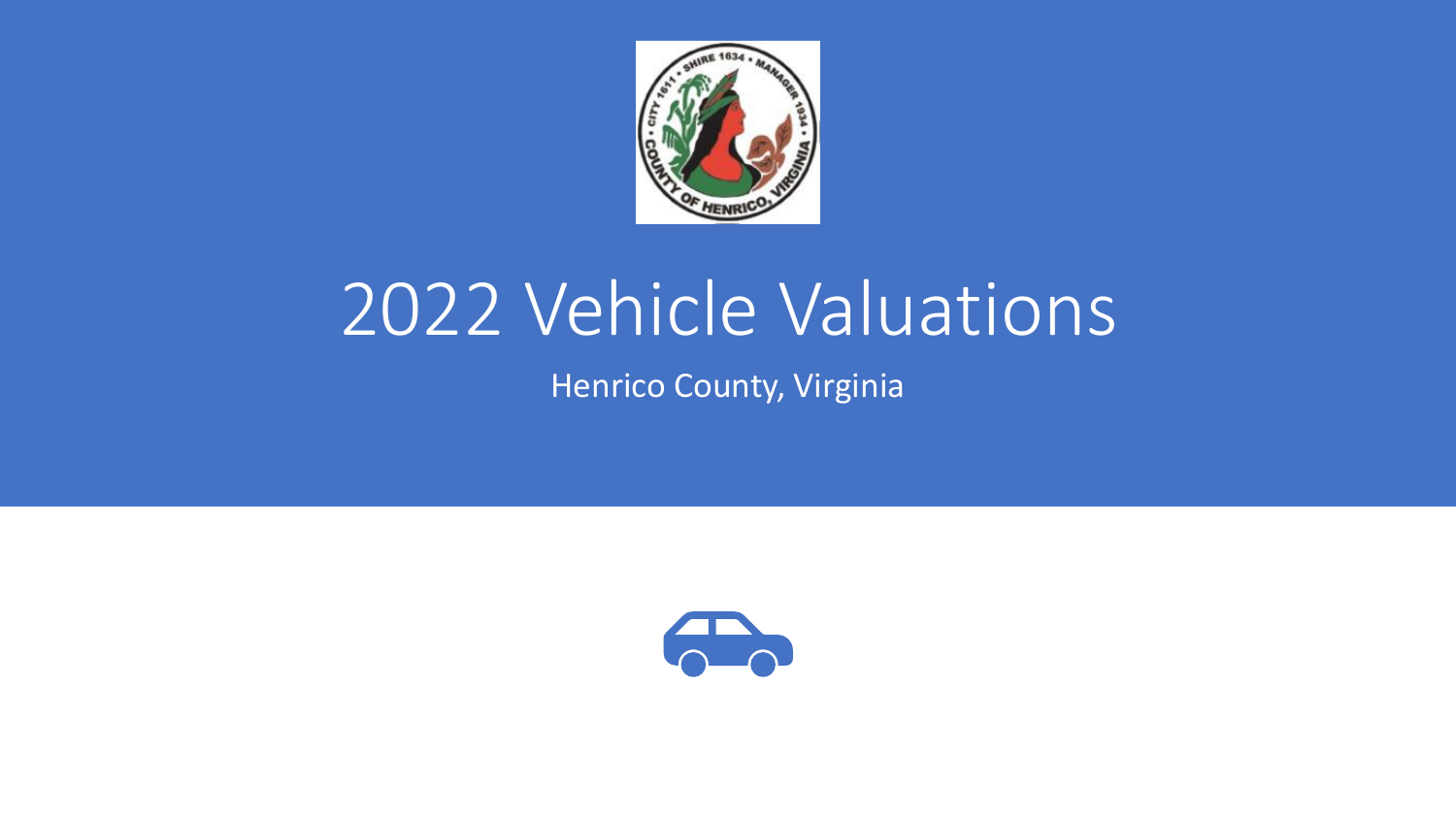Many vehicle valuations have increased in 2022 compared to 2021:

# WHY?

#### Decreases in new car production

- Production staff issues
- Parts unavailability

#### Decreases in used car inventory

- Reduced rental and fleet sales to dealers
- Natural disasters

#### Increased demand for vehicles

- Continued economic growth
- High trade-in allowances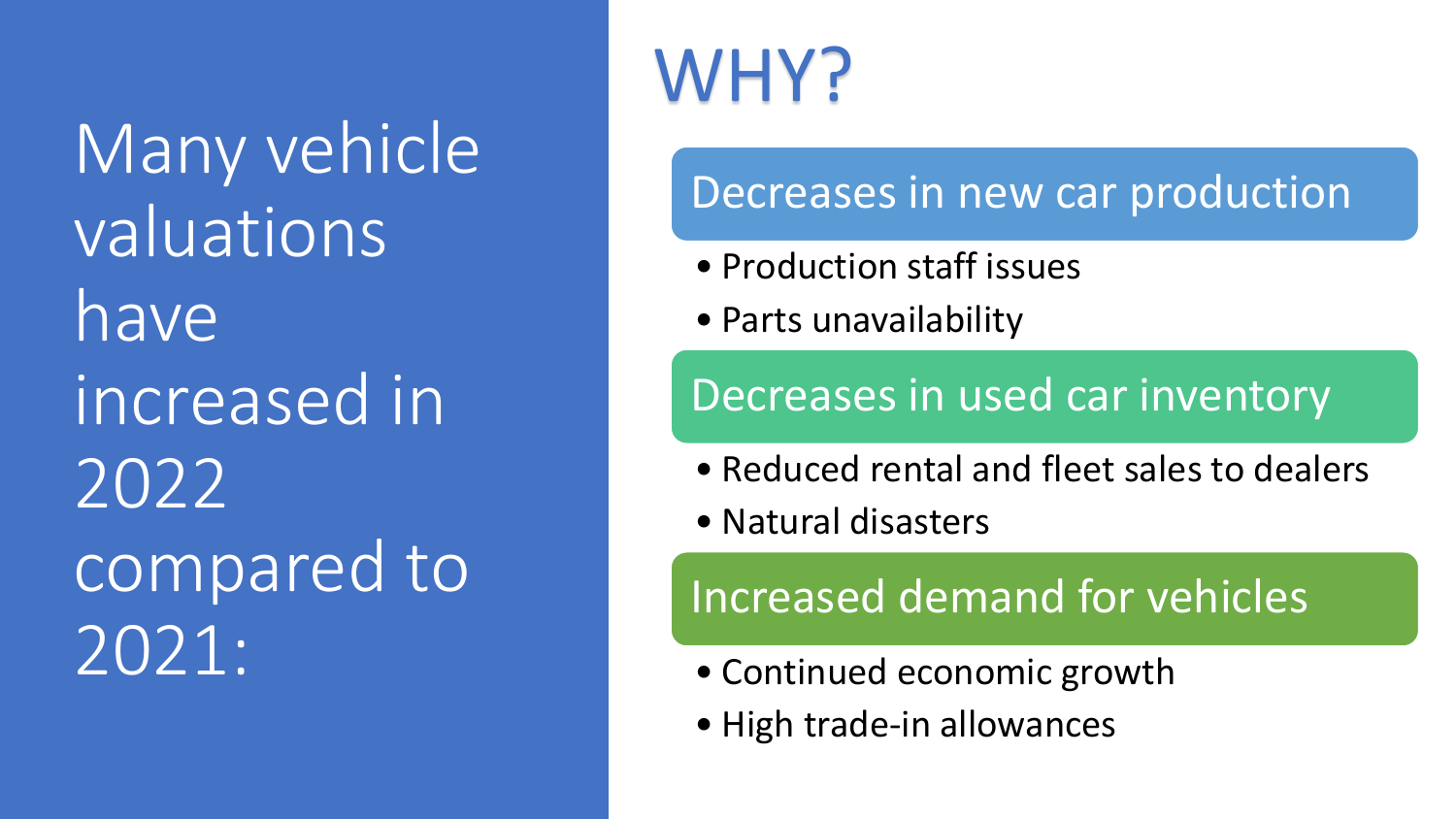Most vehicle values are based on recognized pricing guides

## Required by state law

Henrico uses the NADA Guide produced by JD Power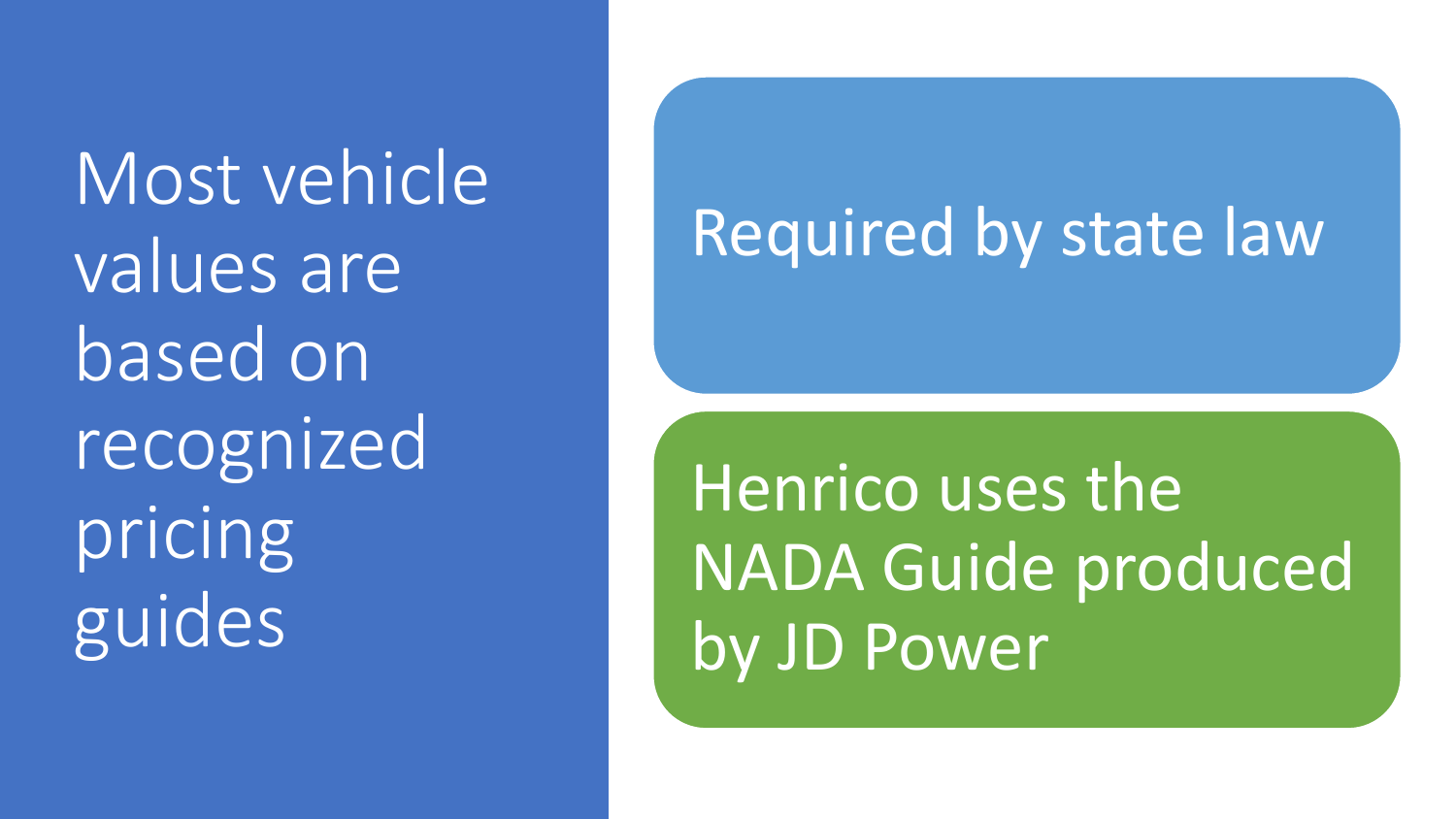## According to JD Power:



On average, used vehicle wholesale prices increased over 38% in 2022 compared to 2021



This is unprecedented, as most vehicles decrease in value as they age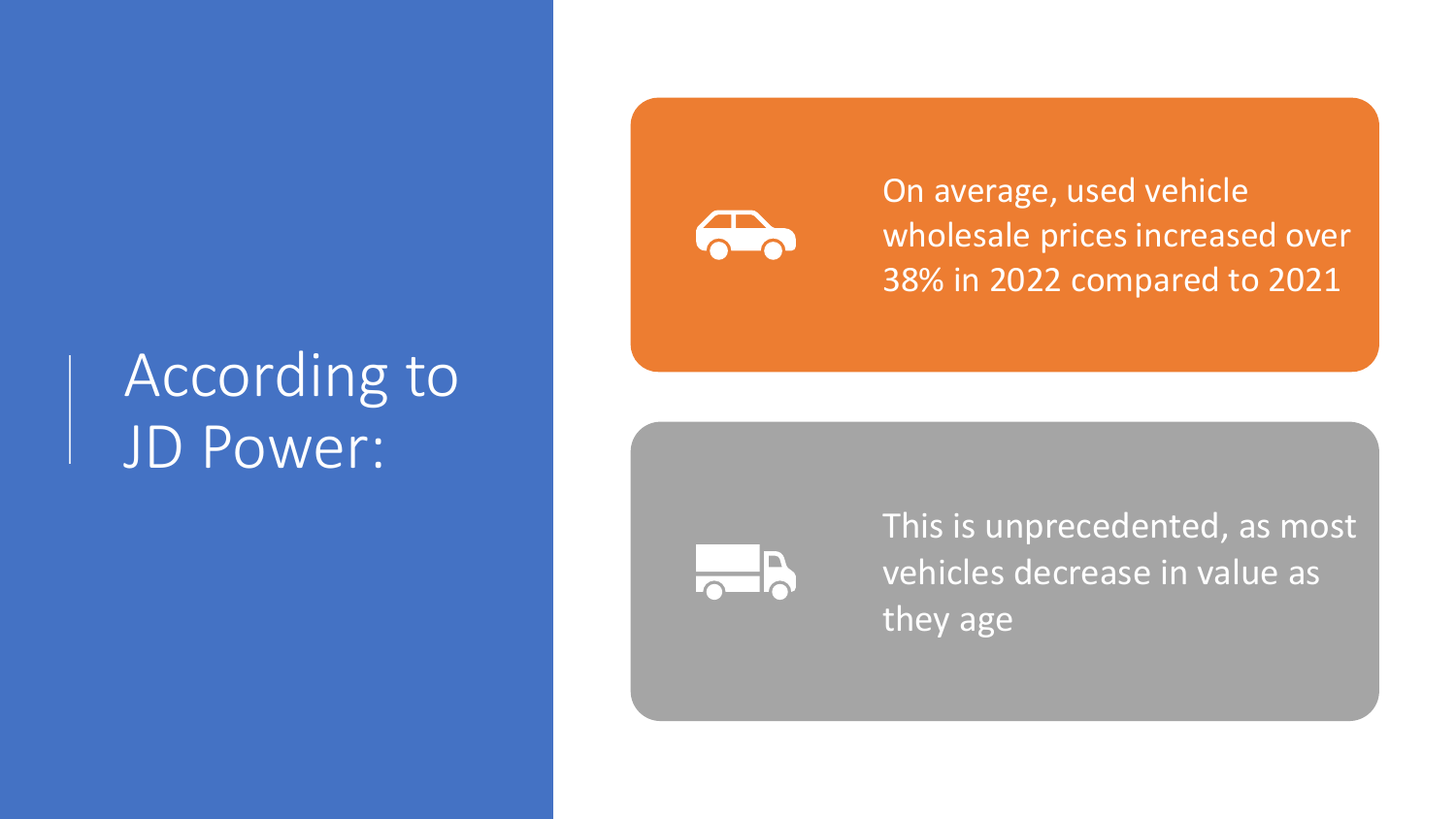Not all vehicle models were impacted the same.

JD Power valuation changes for Henrico -assessed vehicles ranged from -60% to 100+% compared to 2021

This is consistent with sales price increases reported to JD Power:

- Small cars 57%
- Midsize vans 46.8%
- Large cars 39.7%
- Midsize SUVs 35.7%
- Midsize pickup trucks 27.9%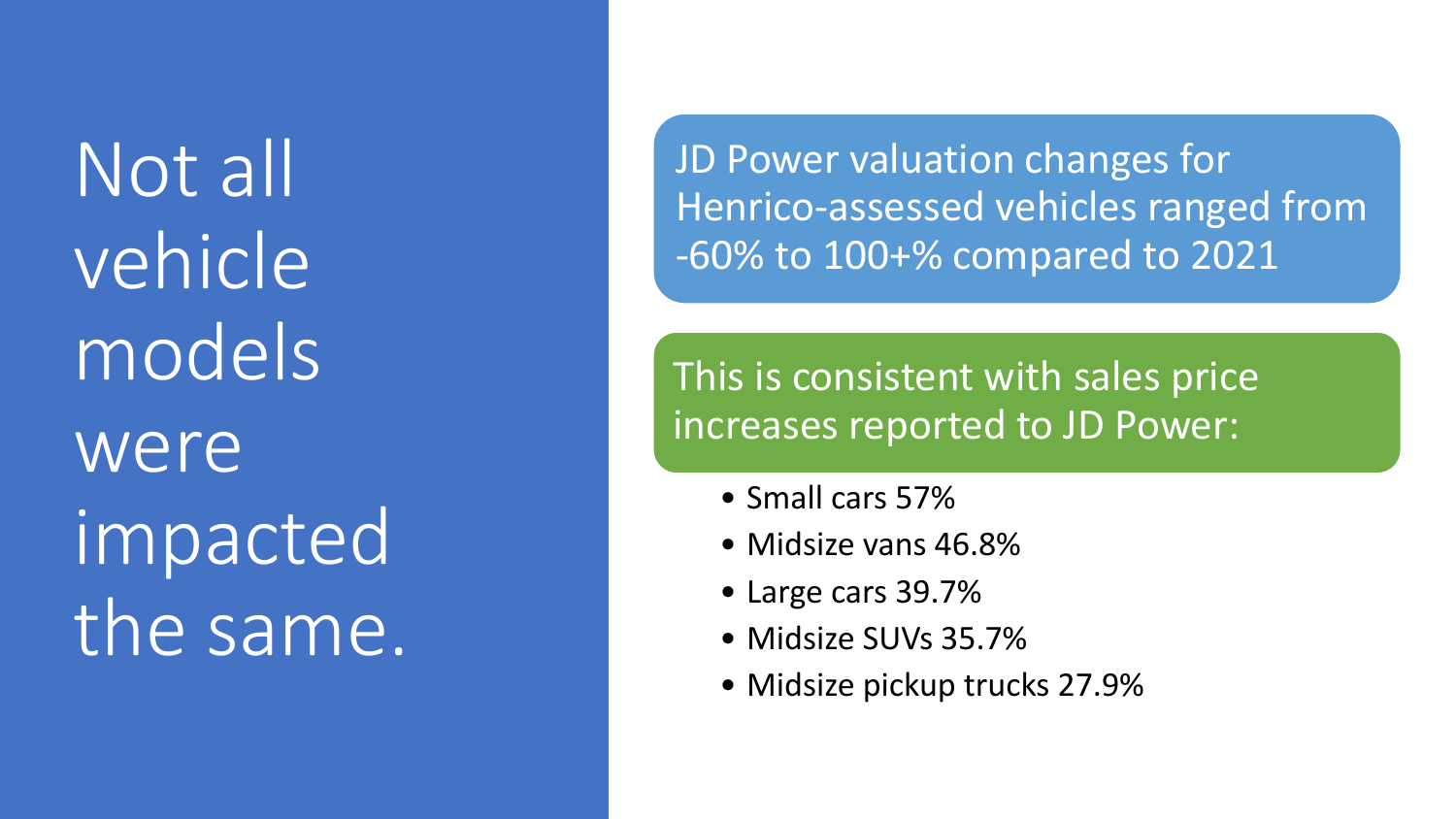Localities have limited options to address increases

State law requires localities to value vehicles at fair market value

Tax rates and valuation methods must be uniformly applied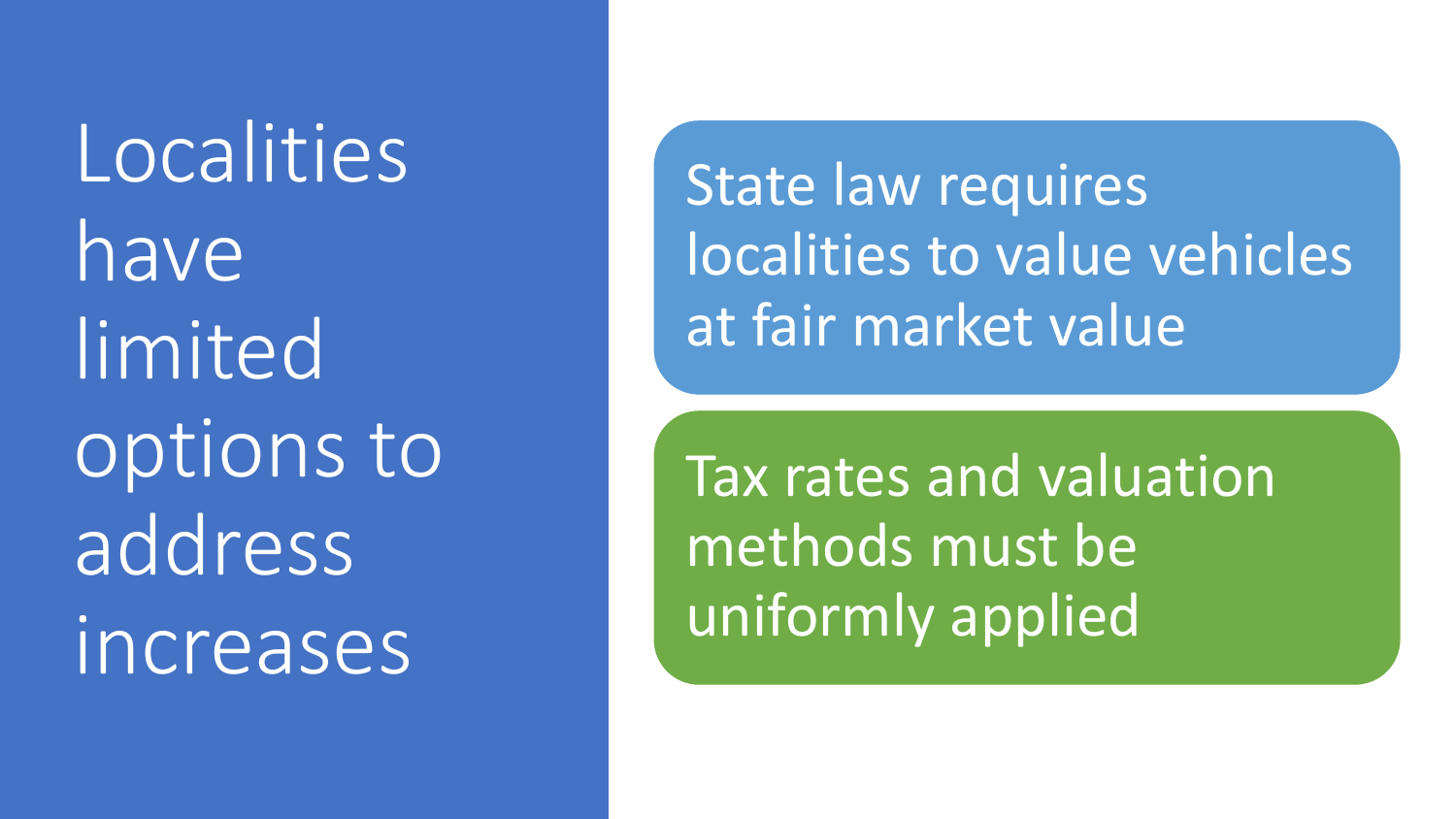What Henrico County is doing:

### 1) Extended the deadline for personal property bills\*

- o *Personal property bills due that were originally due on June 6, 2022 are now due August 5, 2022*
- o Applies to all types of personal property, including business personal property
- $\circ$  Applies to the entire bill, including vehicle license fees, regardless of any changes in value
- o *Real estate tax payments continue to be due on June 6, 2022*

*\*Pending approval from the Board of Supervisors*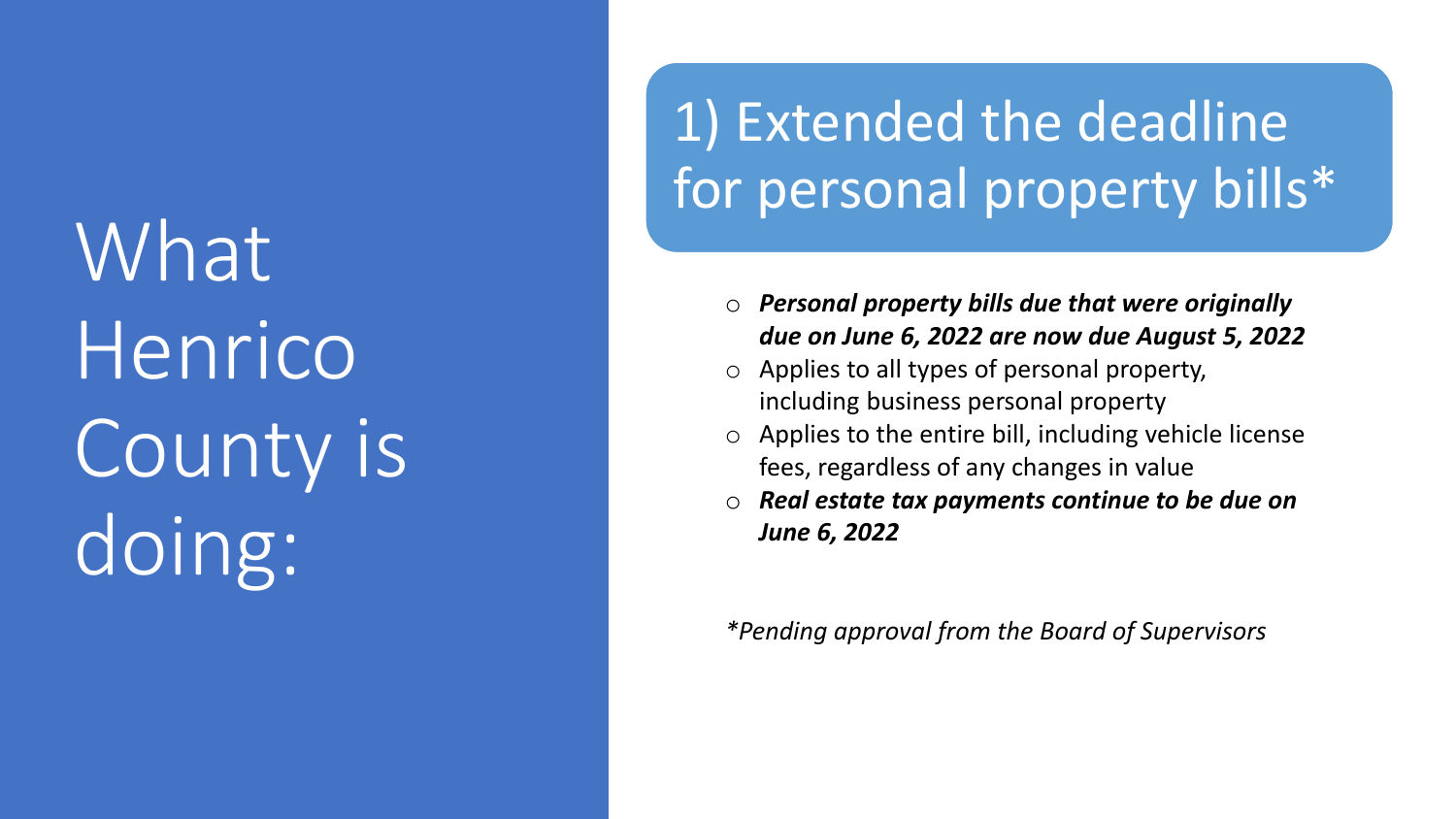What Henrico County is doing:

### 2) Credits for Qualifying Vehicles\*

- Credits will vary according to the value of the vehicle- \$0.52 per \$100 assessed value
- Cars, trucks, and motorcycles are eligible
- Credits will be applied on the second-half bills due December 5, 2022
- Credits will effectively reduce the 2022 personal property tax rate to \$2.98-down from \$3.50 per \$100 assessed value

*\*Pending approval from the Board of Supervisors*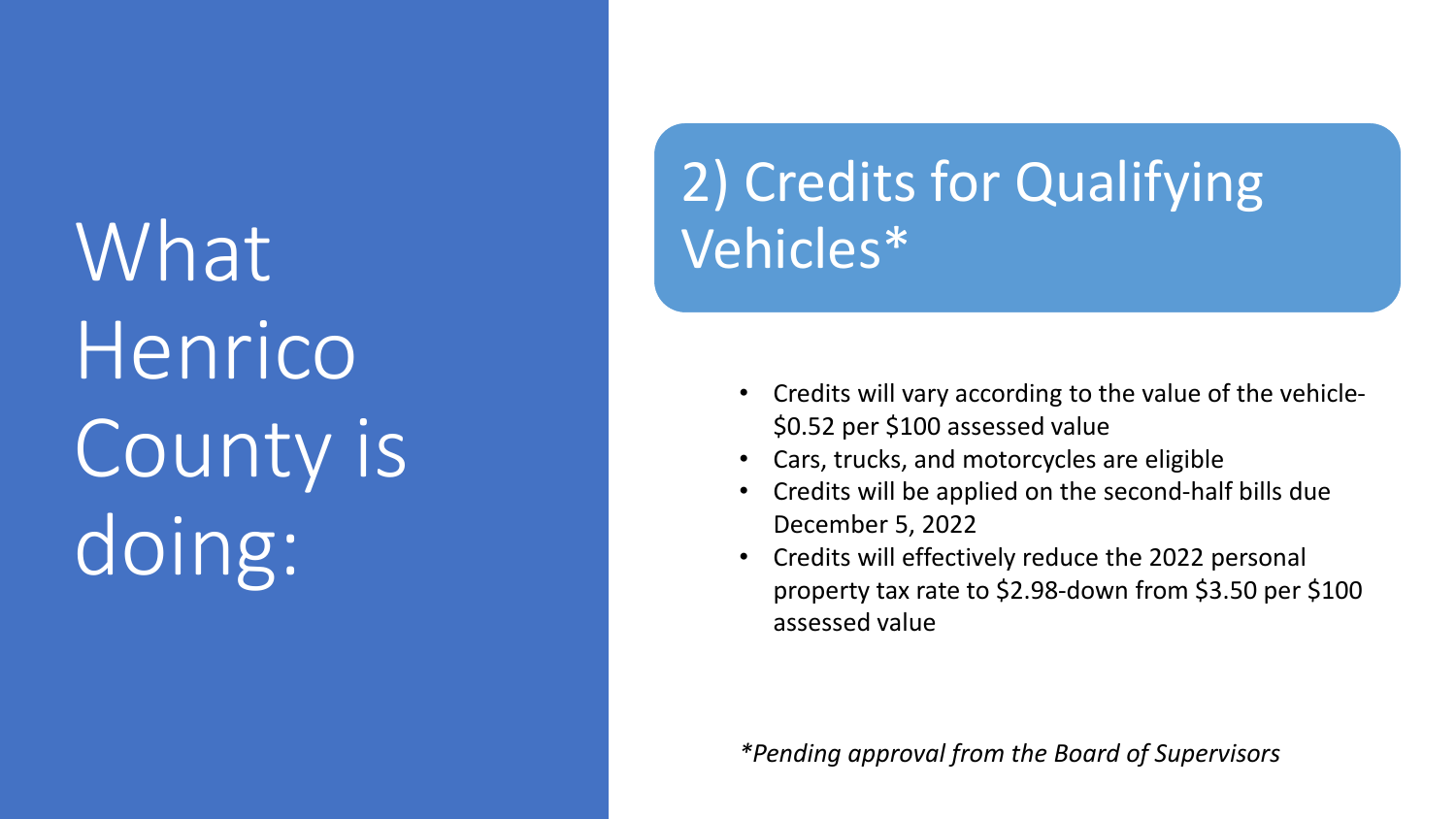Personal Property Tax Credit for Qualifying Vehicles

The General Assembly approved legislation allowing localities to provide a rebate on personal property taxes. The law takes effect on July 1.

Henrico will apply a one-time credit, equal to 52 cents on the tax rate, to bills to be issued for the second half of the year. In effect, this will result in a total billing for the year equivalent to a \$2.98 tax rate for 2022.

For taxpayers who have recently moved to Henrico or purchased a new vehicle mid-year, this credit will be prorated accordingly.

Those who have already paid their personal property tax for the whole year will have the credit applied to their account. A refund check will be processed in the fall.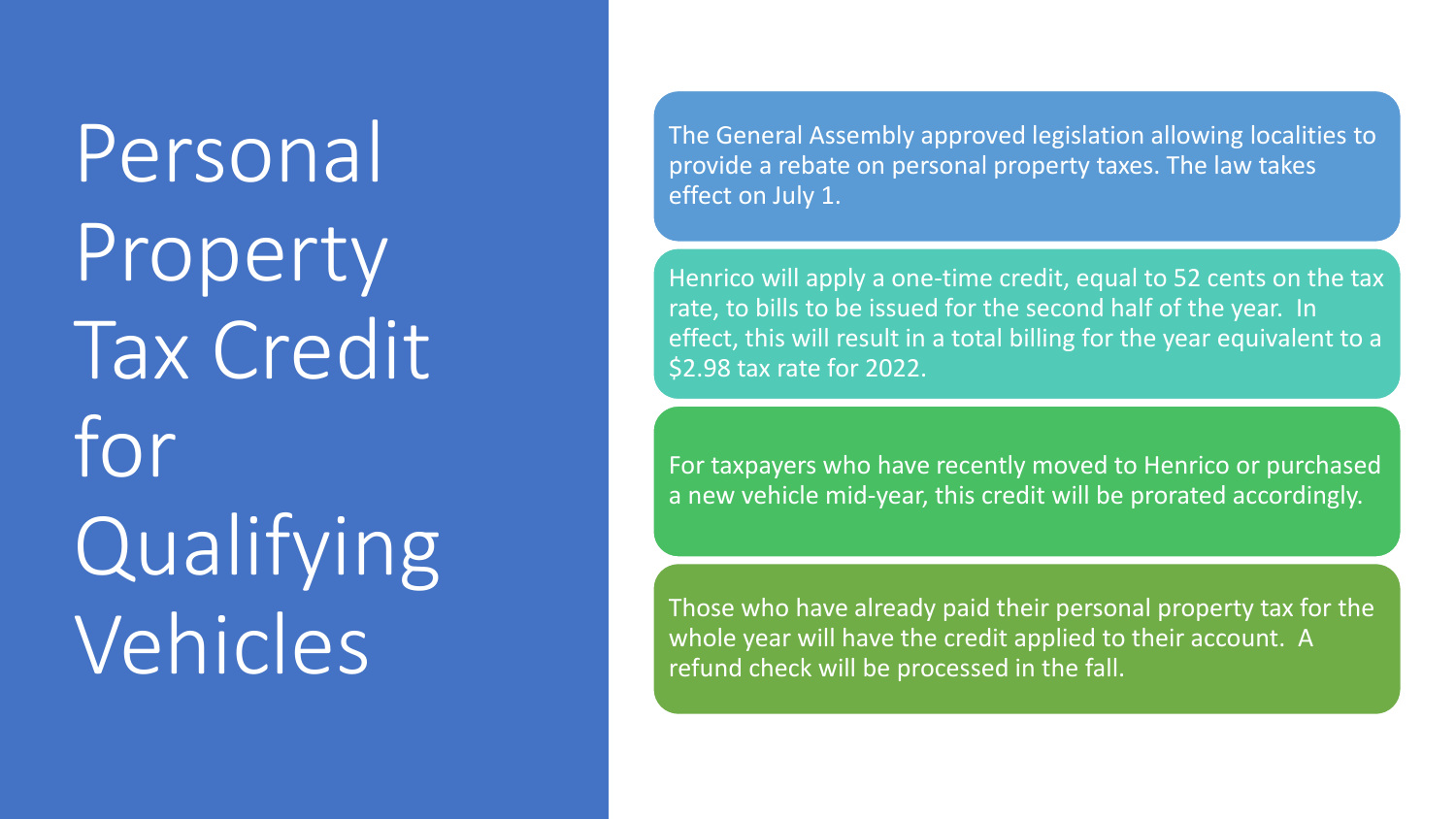# How the Credit Works:

|                                        |              | Assessed Value | \$<br>25,000         |
|----------------------------------------|--------------|----------------|----------------------|
| Total (Annual) Tax Due                 | \$<br>875.00 |                |                      |
| <b>Qualified Car Tax Relief</b>        | (280.00)     |                |                      |
| Net Due from Taxpayer, before Credit   | 595.00       |                |                      |
|                                        |              |                | <b>PP Tax Credit</b> |
| 1st Installment (now due August<br>5)  |              | 297.50         | 130.00               |
| 2nd Installment (due December 5)       | (130.00)     | 167.50         | as % of Net Due      |
| Net Due from Taxpayer, after<br>Credit |              | 465.00         | 22%                  |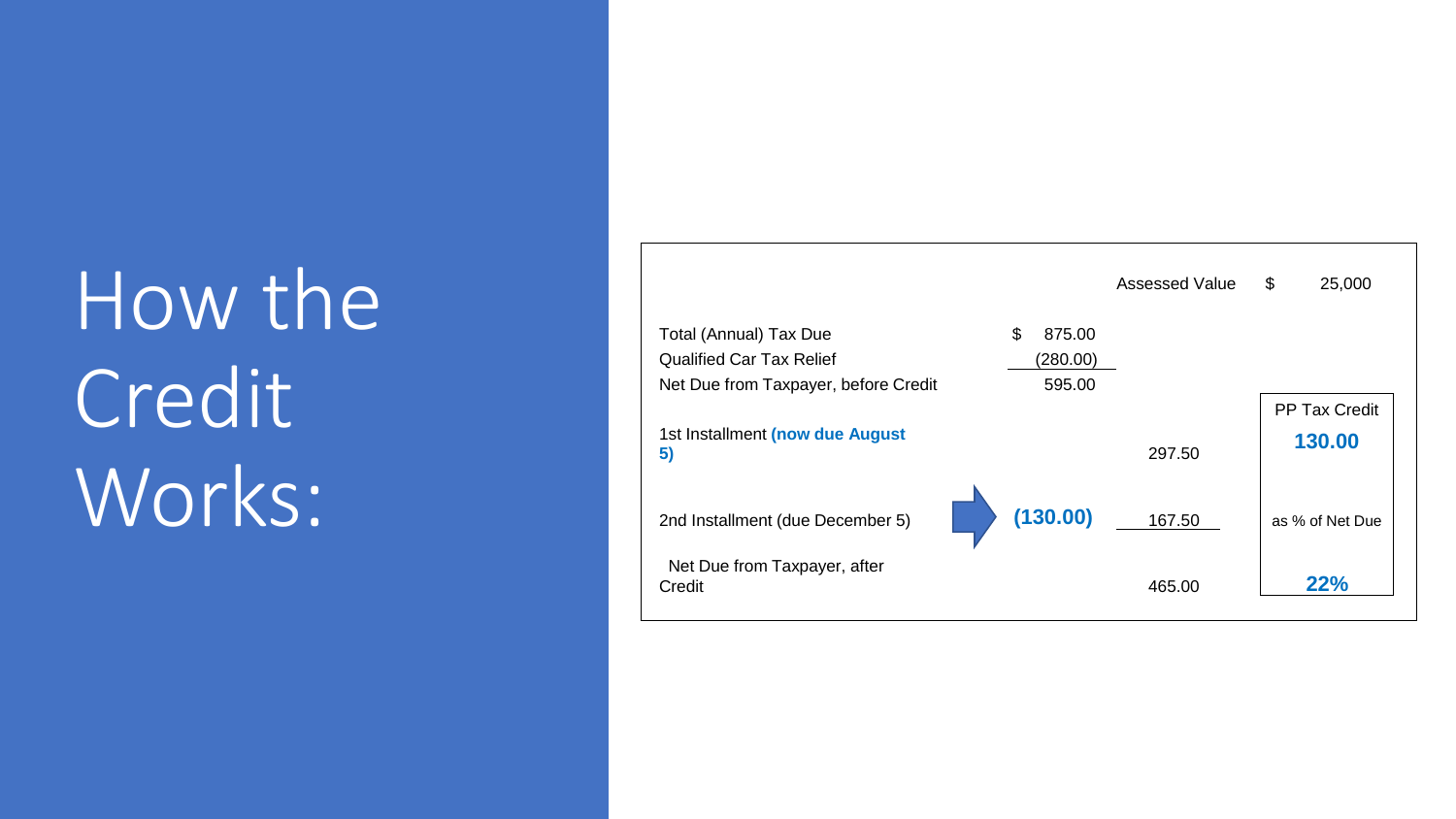What we can also do:

Localities can consider vehicle condition when determining value

This includes high mileage (as defined by JD Power) and damage outside of normal wear and tear